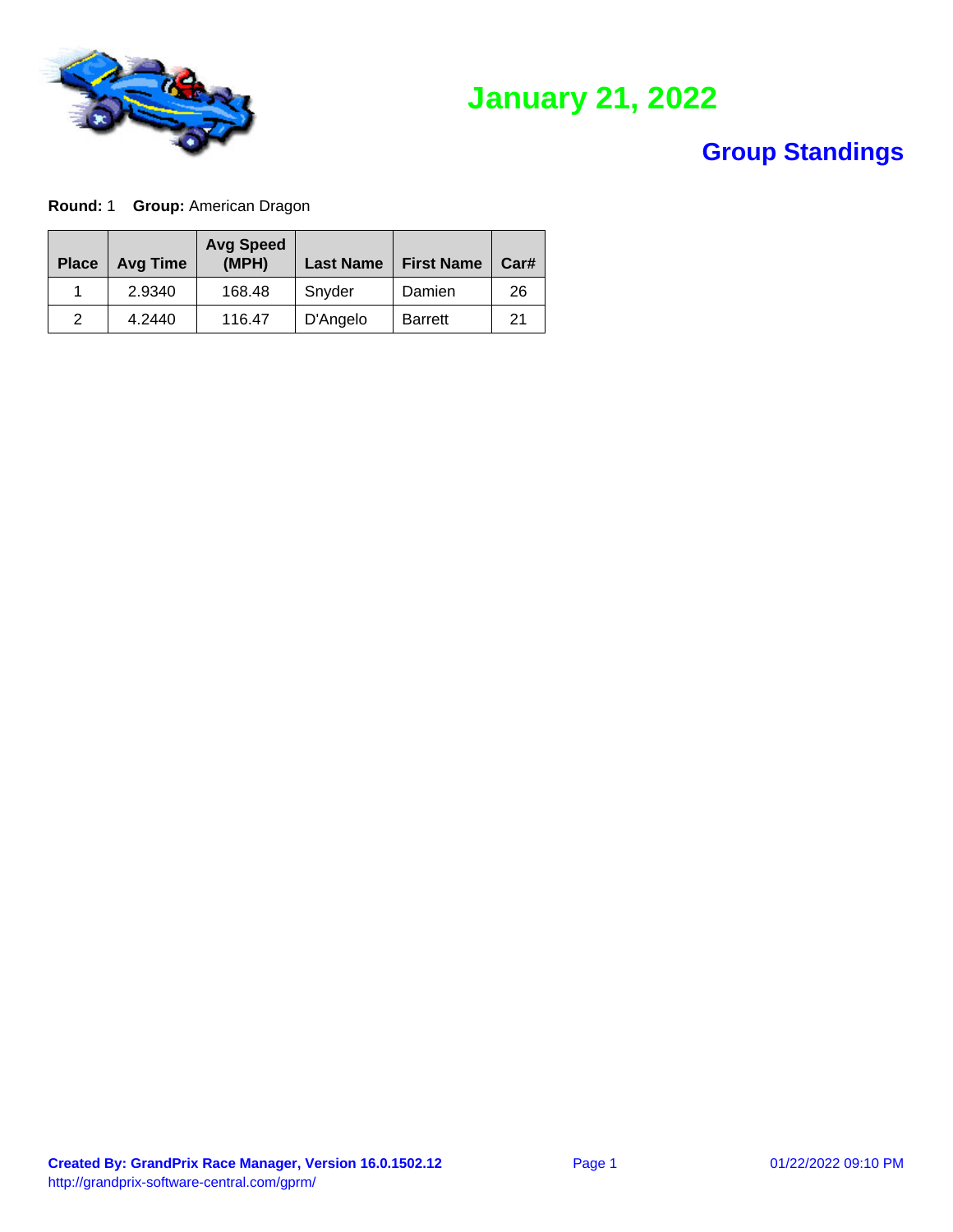#### **Round:** 1 **Group:** Atomic Burnouts

| <b>Place</b> | <b>Avg Time</b> | <b>Avg Speed</b><br>(MPH) | <b>Last Name</b> | <b>First Name</b> | Car# |
|--------------|-----------------|---------------------------|------------------|-------------------|------|
|              | 3.1583          | 156.51                    | Erickson         | Johnny            |      |
| 2            | 3.5000          | 141.23                    | Clark            | Noah              |      |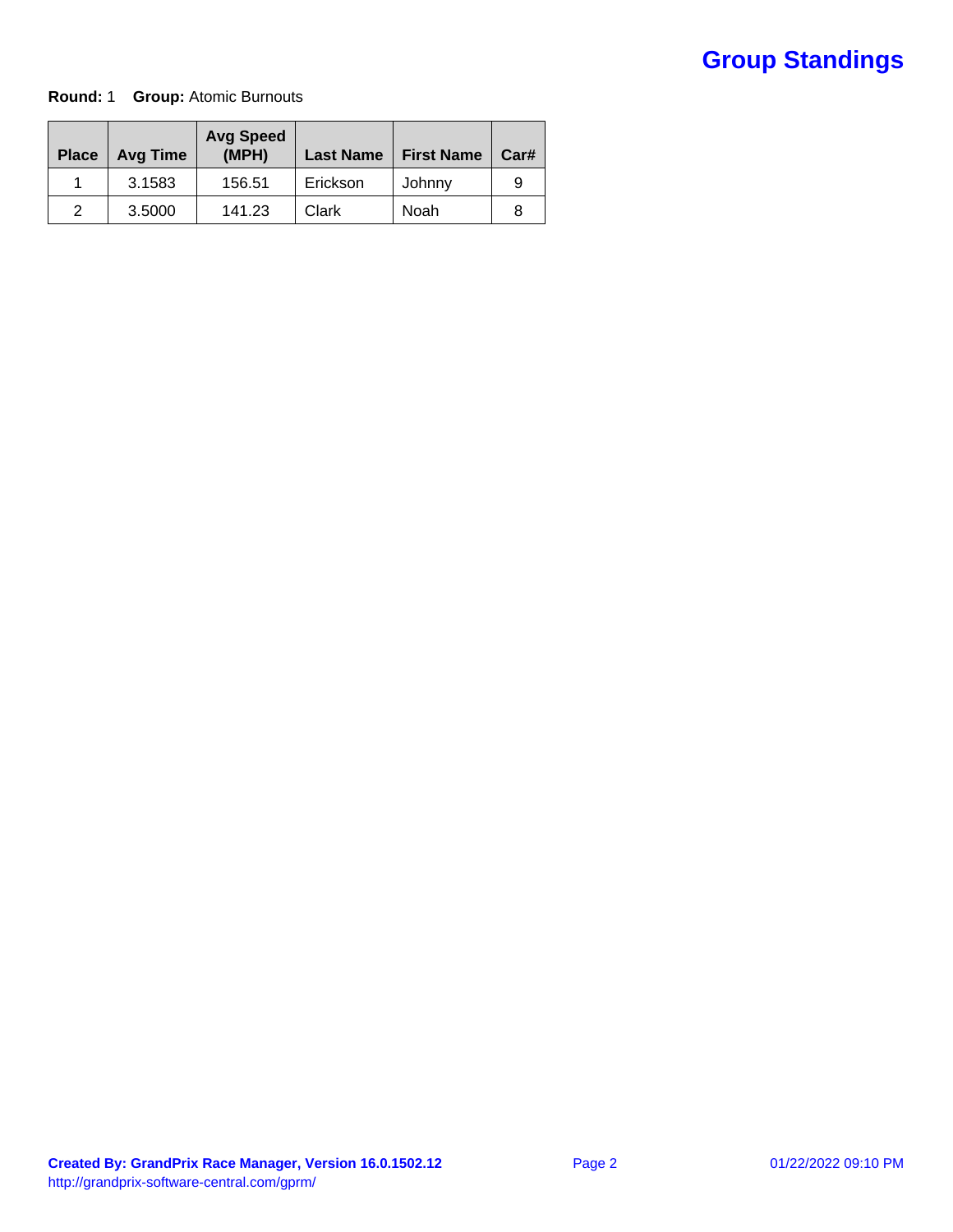#### **Round:** 1 **Group:** Bacon Ninja

| <b>Place</b> | <b>Avg Time</b> | <b>Avg Speed</b><br>(MPH) | <b>Last Name</b> | <b>First Name</b> | Car# |
|--------------|-----------------|---------------------------|------------------|-------------------|------|
| 1            | 3.1147          | 158.71                    | <b>Bovenkamp</b> | David             | 29   |
| 2            | 3.1373          | 157.56                    | Handerson        | Samuel            | 33   |
| 3            | 3.2193          | 153.55                    | Schroeder        | Scott             | 32   |
| 4            | 3.4670          | 142.58                    | Snoek            | Nathan            | 35   |
| 5            | 3.5993          | 137.34                    | Clark            | Jake              | 31   |
| 6            | 4.3553          | 113.50                    | Sargent          | Jaxson            | 37   |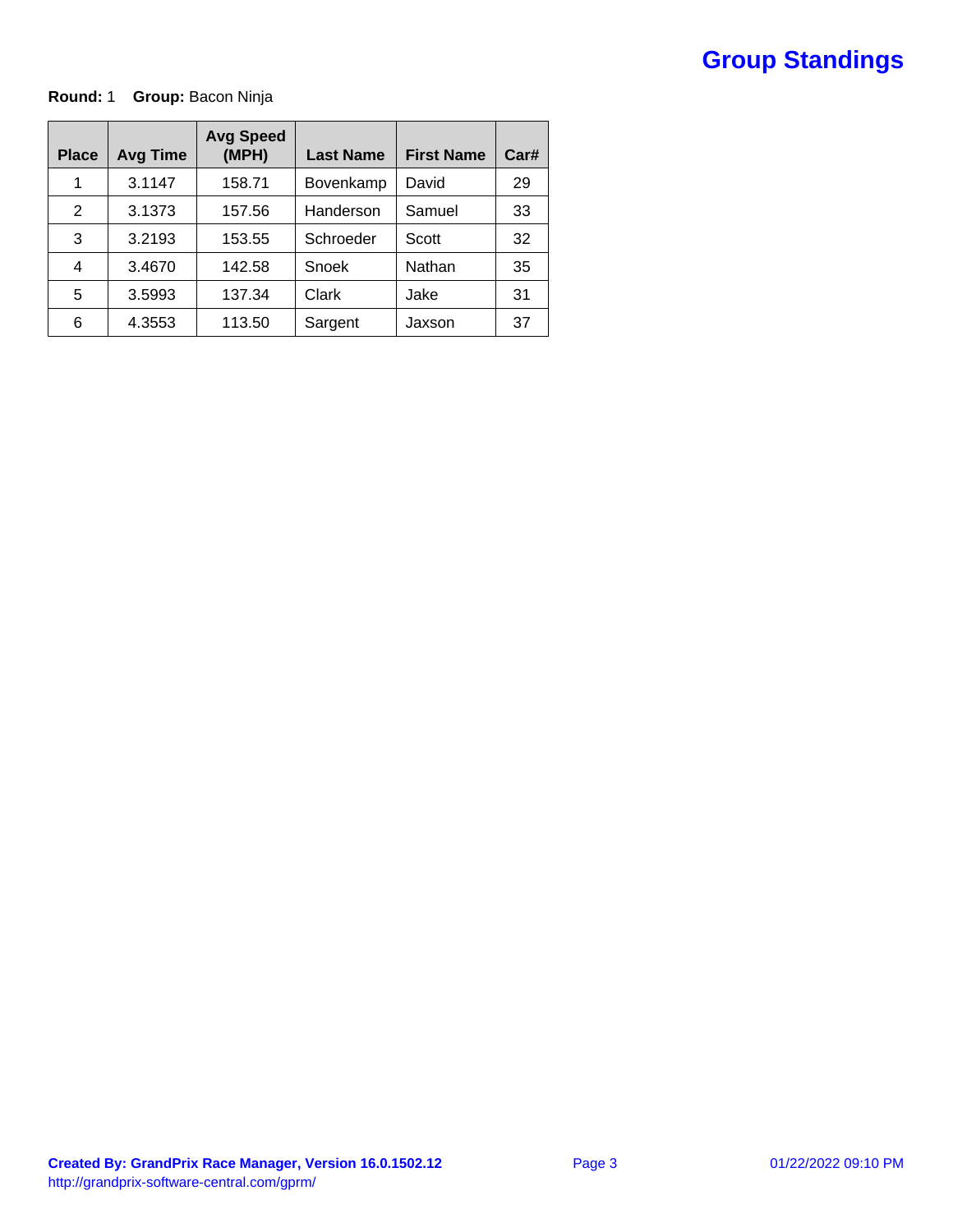#### **Round:** 1 **Group:** Flaming Arrows

| <b>Place</b> | <b>Avg Time</b> | <b>Avg Speed</b><br>(MPH) | <b>Last Name</b> | <b>First Name</b> | Car# |
|--------------|-----------------|---------------------------|------------------|-------------------|------|
| 1            | 2.9653          | 166.70                    | Rosenberger      | Reagan            | 10   |
| 2            | 3.1243          | 158.22                    | O'Larey          | Logan             | 12   |
| 3            | 3.1663          | 156.12                    | Norman           | Cameron           | 13   |
| 4            | 3.1807          | 155.41                    | Deiss            | Owen              | 15   |
| 5            | 3.2847          | 150.49                    | Seigman          | Sam               | 17   |
| 6            | 3.4043          | 145.20                    | Peterson         | Austin            | 3    |
| 7            | 4.1317          | 119.64                    | Seehuus          | Marty             | 11   |
| 8            | 4.4370          | 111.41                    | <b>Barros</b>    | Ivan              | 14   |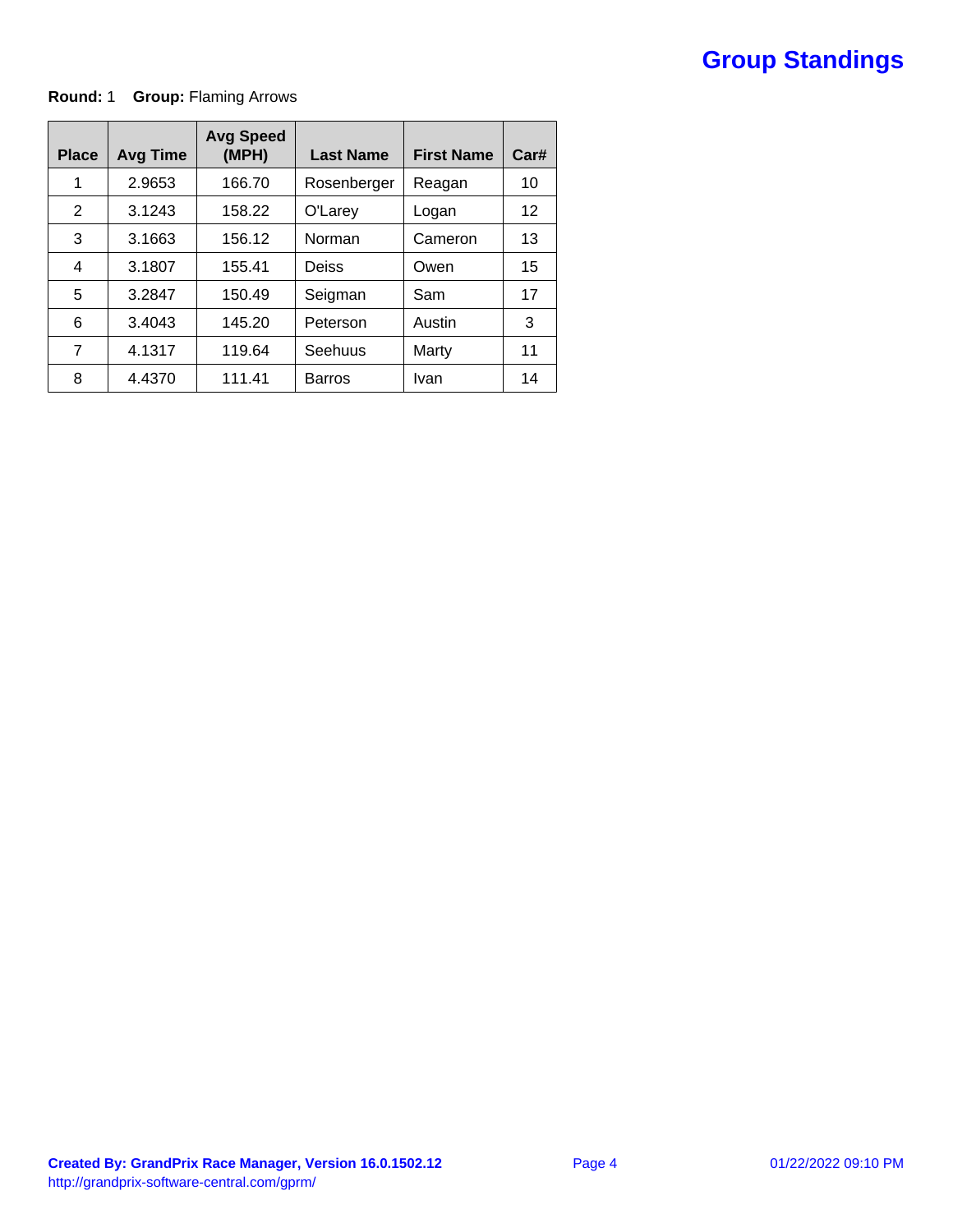**Round:** 1 **Group:** Flaming Taco

| <b>Place</b> | <b>Avg Time</b> | <b>Avg Speed</b><br>(MPH) | <b>Last Name</b> | <b>First Name</b> | Car# |
|--------------|-----------------|---------------------------|------------------|-------------------|------|
| 1            | 2.9970          | 164.94                    | <b>Britain</b>   | Daniel            | 27   |
| 2            | 3.1677          | 156.05                    | Snyder           | Rosemary          | 28   |
| 3            | 3.2613          | 151.57                    | <b>Noste</b>     | Connor            | 24   |
| 4            | 3.3207          | 148.86                    | Schroeder        | Sarah             | 25   |
| 5            | 3.8530          | 128.29                    | <b>Blakely</b>   | Jack              |      |
| 6            | 4.4953          | 109.96                    | Seehuus          | Emma              | 22   |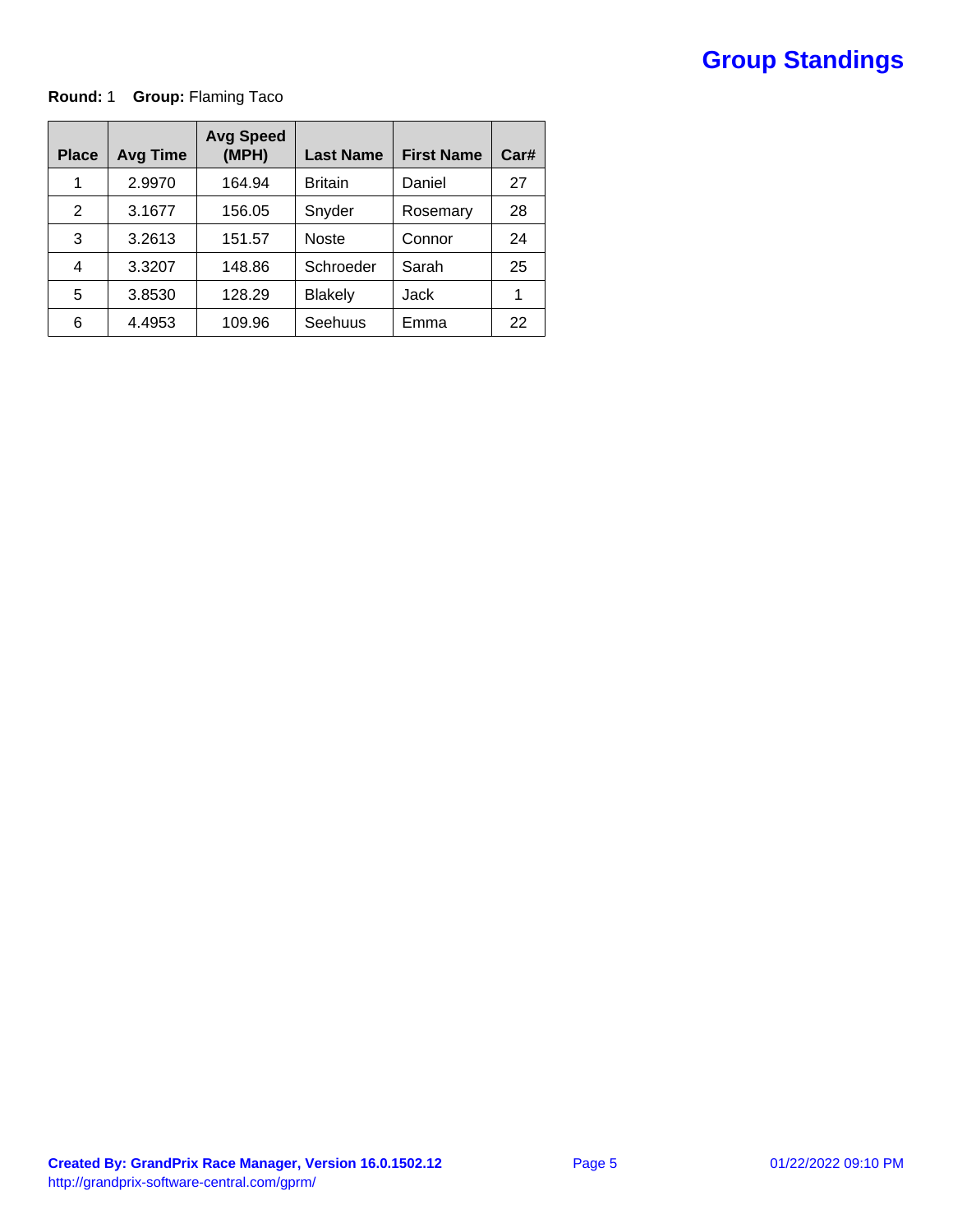#### **Round: 1 Group: Open Class**

| <b>Place</b> | <b>Avg Time</b> | <b>Avg Speed</b><br>(MPH) | <b>Last Name</b> | <b>First Name</b> | Car# |
|--------------|-----------------|---------------------------|------------------|-------------------|------|
| 1            | 2.9660          | 166.66                    | Deiss            | Ethan             | 16   |
| 2            | 3.0877          | 160.09                    | Schroeder        | Jeff              | 19   |
| 3            | 3.1787          | 155.51                    | Seigman          | Chris             | 18   |
| 4            | 3.1917          | 154.88                    | O'Larey          | Ryan              | 20   |
| 5            | 3.2447          | 152.35                    | Snoek            | Rachel            | 36   |
| 6            | 3.2793          | 150.74                    | Snyder           | Emery             | 23   |